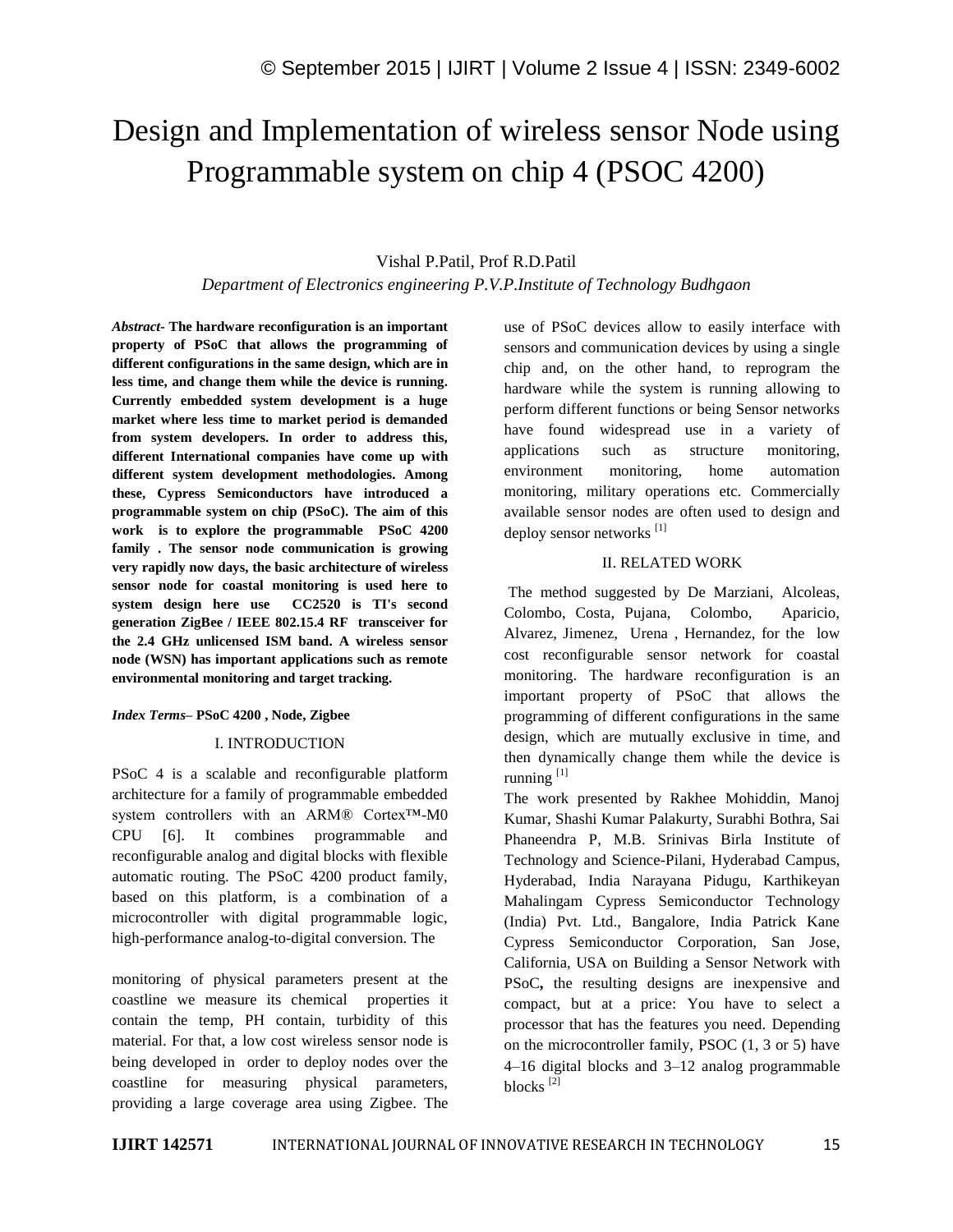The proceeding of "Sensor Networks: Evolution, Opportunities, and Challenges," by Chee-yee Chong, member, IEEE and Srikanta P. K Kumar, senior member, IEEE, this work presents the node hardware architecture for a wireless sensor node designed for monitoring physical parameters. This performs the conditioning of sensor signals and their processing Additionally, the interface with RF module is implemented in the same integrated circuit The sensor nodes send the data collected to a central system by means of low cost RF modules based on Zigbee standard  $^{[3]}$ 

# III. METHODOLOGY

Basically operation is divided into four part one is sensing, role of PSoC, transmitter section, receiver section

Hardware requirements: PSOC 4, Temp sensor, Ph sensor, Turbidity, Zigbee

Software requirements: Psoc creator

## **PSoC CY8C4245:**

PSoC 4 is a scalable and reconfigurable platform architecture for a family of mixed-signal programmable embedded system controllers with an ARM® Cortex™-M0 CPU. It combines programmable and reconfigurable analog and digital blocks with flexible automatic routing. The PSoC 4200 product family, based on this platform, is a combination of a microcontroller with digital programmable logic, high-performance analog-todigital conversion, opamps with Comparator mode, and standard communication and timing peripherals<sup>[6]</sup>.



fig 1 - Block diagram of Transmitter section of wireless sensor node



fig 2- Block diagram of Receiver section of wireless sensor node.

#### **ZigBee Module :**

ZigBee is a protocol that uses the 802.15.4 standard as a baseline and adds additional routing and networking functionality. The ZigBee protocol was developed by the ZigBee Alliance. Here ZigBee module forms a node to transmit as well as receive the data. ZigBee Module has 2.4GHz frequency and transmitting range indoor 100m and outdoor 300m.<sup>[3]</sup>

#### **Sensor :**

The monitoring of physical parameters present at the coastline we measure its chemical properties it contain the temp, PH contain, turbidity of this material. Analog Sensor Interface The analog sensor interface has been designed to measure single-ended sensor outputs. In order to select the corresponding single sensor output, an 8-input analog multiplexer has been implemented in the PSOC, controlled by the 8 bit microcontroller core (M8C).[1]

#### **1.Temp sensor - LM 35**

The LM35 series are precision integrated-circuit temperature sensors, whose output voltage is linearly proportional to the Celsius (Centigrade) temperature. The LM35 thus has an advantage over linear temperature. Key features is Calibrated directly in ° Celsius (Centigrade).

#### **2.PH Sensor** –

The pH scale measures how acidic or basic a substance is. It ranges from 0 to 14. A pH of 7 is neutral, pH less than 7 is acidic, and a pH greater than 7 is basic

## **3.Turbidity –**

Turbidity as measured using photometric techniques is defined as «reduction of transparency of a liquid caused by the presence of un dissolved matter». Reduction of transparency can be measured to a certain extent using scattering and/or transmission of light. Here we use the basic principle of LDR as sensor input, A Light Dependent Resistor LDR is a device which has a resistance which varies according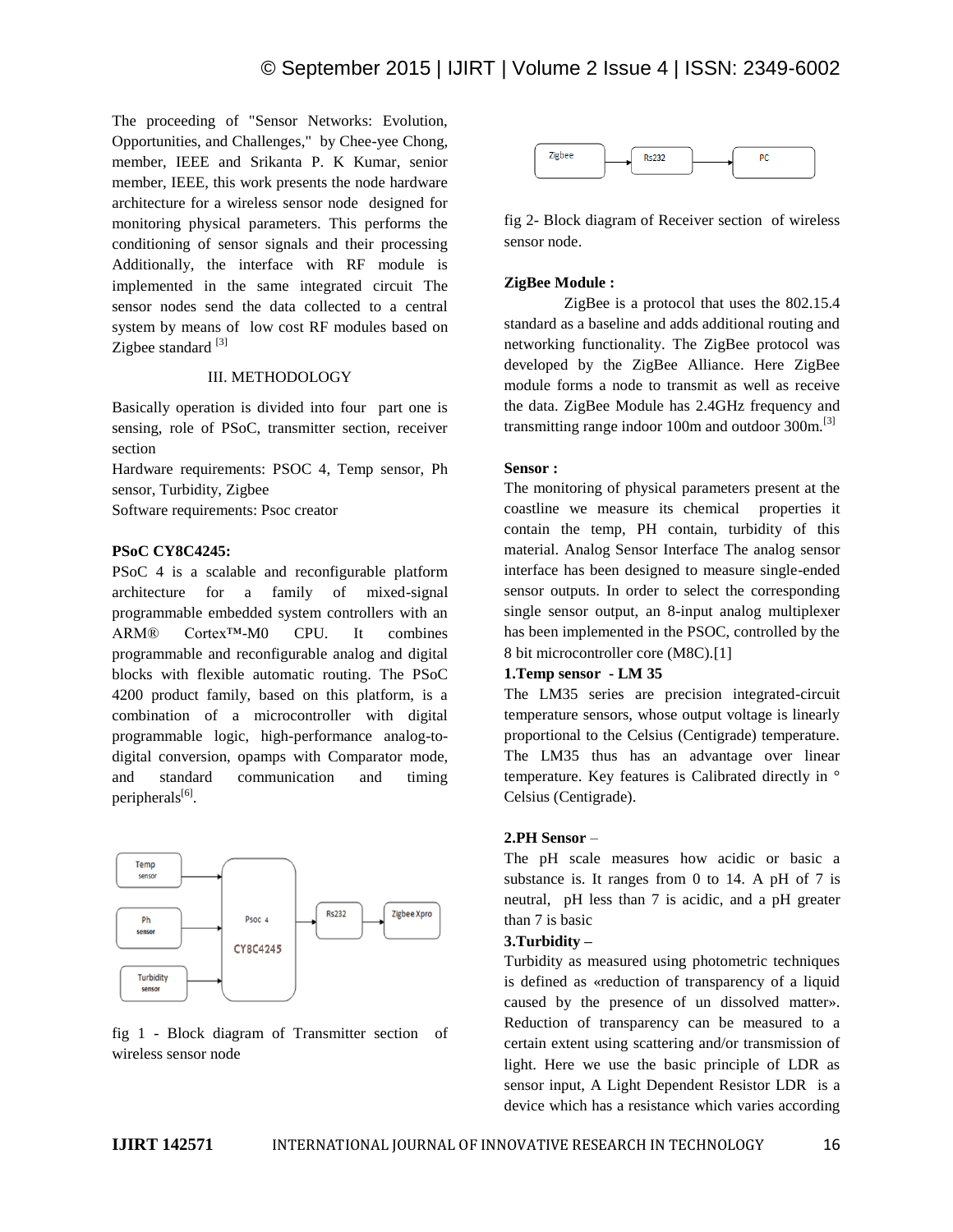to the amount of light falling on its surface, when light falls upon it then the resistance changes.

# **RECEIVER SECTION**

Base station receives detected and monitor signal using ZigBee module. Using computer and VB 6.0.

# IV. SOFTWARE DESIGN

# **PSoC Creator -**

PSoC Creator is a free Windows-based Integrated Design Environment (IDE). It enables concurrent hardware and firmware design of systems based on PSoC 4.

Steps to use the PSoC 4 creator –

1. Drag and drop Components to build your hardware system design in the main design workspace.

2. Code sign your application firmware with the PSoC hardware.

3.Configure Components using configuration tools.

4. Explore the library of 100+ Components

5. Review Component datasheets

fig – Final design of sensor based system using PSoC 4 in creator

Next step is communication of UART to our system it contain PC or laptop .

# **Methodology to communicate UART with PC Host**

1. Connect the USB cable between the PC and PSoC 4 module.

2. Open the device manager program in your PC, find the COM port in which the PSoC 4 is connected, and note the port number.

3. Open the HyperTerminal program and select the COM port in which the PSoC 4 is connected.

4. Configure Baud rate, Parity, Stop bits and Flow control information in the HyperTerminal configuration window. These settings should match the configuration of the PSoC Creator UART component in the project

5. Start communicating with the device as explained in the project description<sup>[6]</sup>

# V.APPLICATION OF THIS SYSTEM

- Coastal Monitoring and Measurement.
- Earthquake Monitoring and Measurement,
- Industrial applications,
- Military Appliances.
- Automotive Applications
- Monitoring device applications
- Remote control applications
- Low Cost
- Power Consumption
- Accuracy
- Fastest Process

# VI. RESULT

## **Implemented System -**



The user interface has been designed in Visual basic and allows to visualize the sensor variables.



1. First template shows the Temperature sensed by LM 35 (Room temp.)

2.Second template shows the PH contain sensed by PH meter ( lemon juice )

3. Third template shows the Turbidity of solution sensed by LDR module